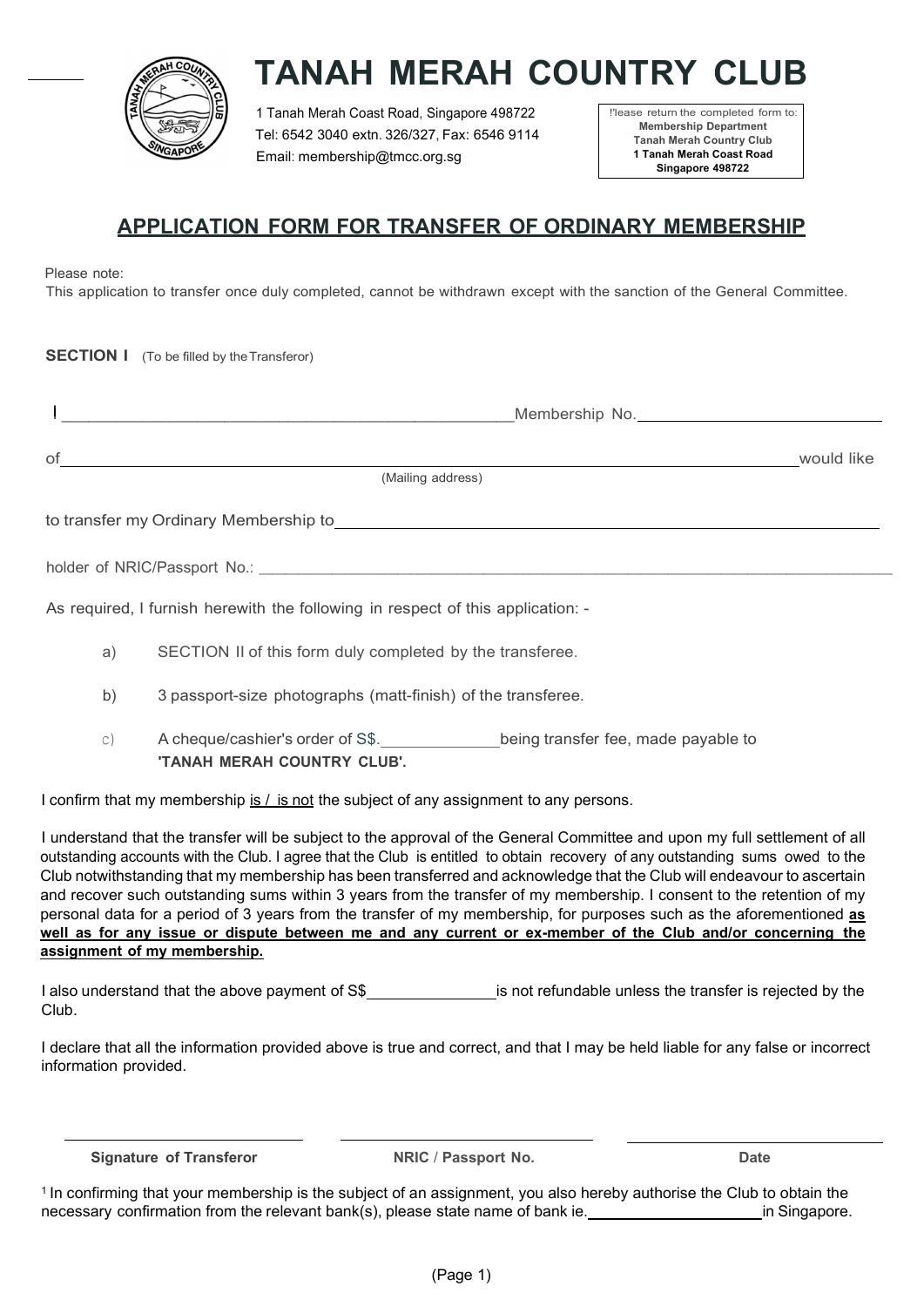## TANAH MERAH COUNTRY CLUB

SECTION II (To be filled by the Transferee) (\*Please delete as appropriate)

| οf<br><u> 1980 - Jan Samuel Barbara, margaret e</u>                                                                                                                                                                            | (Mailing address)<br>(Mailing address)                                                                         |  |
|--------------------------------------------------------------------------------------------------------------------------------------------------------------------------------------------------------------------------------|----------------------------------------------------------------------------------------------------------------|--|
|                                                                                                                                                                                                                                |                                                                                                                |  |
| agree to have the Ordinary Membership of Manuel All Allen (Name of transferor)                                                                                                                                                 |                                                                                                                |  |
|                                                                                                                                                                                                                                |                                                                                                                |  |
|                                                                                                                                                                                                                                |                                                                                                                |  |
| My particulars are as follows:                                                                                                                                                                                                 |                                                                                                                |  |
| (In full and block letters)                                                                                                                                                                                                    | Please underline surname                                                                                       |  |
|                                                                                                                                                                                                                                |                                                                                                                |  |
| Marital Status: *Single/ Married / Divorced / Widowed                                                                                                                                                                          |                                                                                                                |  |
|                                                                                                                                                                                                                                |                                                                                                                |  |
| Date of Birth: <u>contract and a series of Birth:</u>                                                                                                                                                                          | Race: 2008 2009 2010 2021 2022 2023 2024 2022 2022 2023 2024 2022 2023 2024 2022 2023 2024 2022 2023 2024 2025 |  |
|                                                                                                                                                                                                                                |                                                                                                                |  |
|                                                                                                                                                                                                                                |                                                                                                                |  |
|                                                                                                                                                                                                                                |                                                                                                                |  |
|                                                                                                                                                                                                                                |                                                                                                                |  |
|                                                                                                                                                                                                                                |                                                                                                                |  |
| Tel No.: (H) Fax No.: Email: Contract Contract Contract Contract Contract Contract Contract Contract Contract Contract Contract Contract Contract Contract Contract Contract Contract Contract Contract Contract Contract Cont |                                                                                                                |  |
|                                                                                                                                                                                                                                |                                                                                                                |  |
|                                                                                                                                                                                                                                |                                                                                                                |  |
|                                                                                                                                                                                                                                | ,我们也不会有什么。""我们的人,我们也不会有什么?""我们的人,我们也不会有什么?""我们的人,我们也不会有什么?""我们的人,我们也不会有什么?""我们的人                               |  |
| Tel No.: __________________(O)Fax No.: ______________________ Email:________________________________                                                                                                                           |                                                                                                                |  |
| Please indicate whether correspondence should be sent to home or office: *Home / Office                                                                                                                                        |                                                                                                                |  |
|                                                                                                                                                                                                                                |                                                                                                                |  |
|                                                                                                                                                                                                                                |                                                                                                                |  |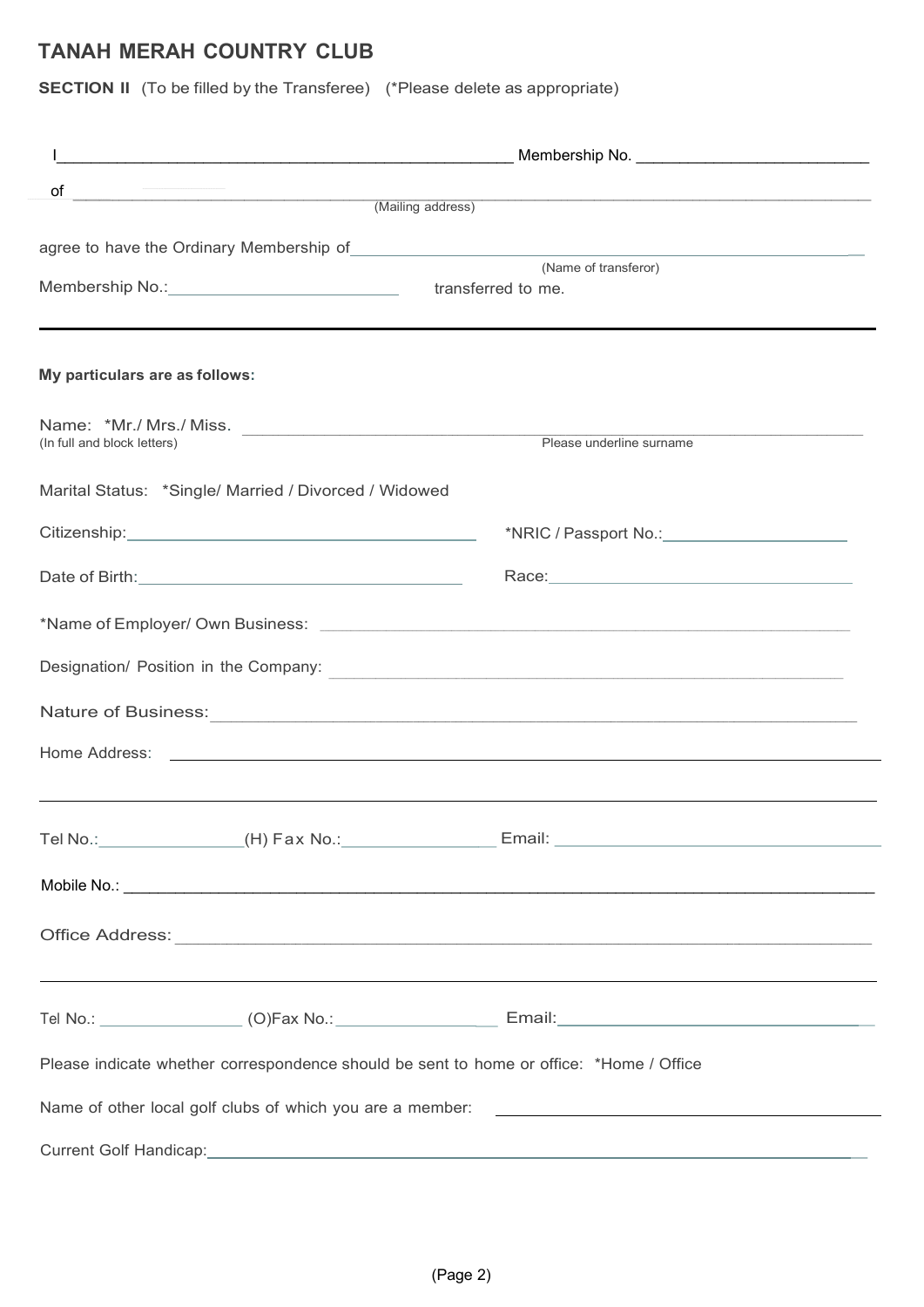# TANAH MERAH COUNTRY CLUB

SECTION II (Cont'd)

#### Pursuant to Rule 8(iv), the spouse and children of Members shall be entitled to use the facilities of the Club subject to the Rules and any Bye-Law made under these Rules.

(Copy of marriage certificate must be provided for registration of spouse)

| Date of Birth: <u>Cambridge Community Community Community Community Community Community Community Community Community</u><br>*NRIC / Passport No.: \\cdot \\cdot \\cdot \\cdot \\cdot \\cdot \\cdot \\cdot \\cdot \\cdot \\cdot \\cdot \\cdot \\cdot \\cdot \\cdot \\cdot \\cdot \\cdot \\cdot \\cdot \\cdot \\cdot \\cdot \\cdot \\cdot \\cdot \\cdot \\cd |
|-------------------------------------------------------------------------------------------------------------------------------------------------------------------------------------------------------------------------------------------------------------------------------------------------------------------------------------------------------------|
| Name of Employer/ Own Business: Manual Account of Employer Assembly Development of Employer/ Own Business:                                                                                                                                                                                                                                                  |
|                                                                                                                                                                                                                                                                                                                                                             |
|                                                                                                                                                                                                                                                                                                                                                             |
| Tel No.: ________________(O) Fax No.:______________(O) Email:___________________________                                                                                                                                                                                                                                                                    |
|                                                                                                                                                                                                                                                                                                                                                             |
| Current Golf Handicap:_____________________                                                                                                                                                                                                                                                                                                                 |

| Name | NRIC / Passport No. | Sex | Date of Birth |
|------|---------------------|-----|---------------|
|      |                     |     |               |
|      |                     |     |               |
|      |                     |     |               |
|      |                     |     |               |
|      |                     |     |               |

## Bank Information

The banks which have branches in Singapore and which I have account(s) with are: (To list)

| っ |  |
|---|--|
| ົ |  |
|   |  |
|   |  |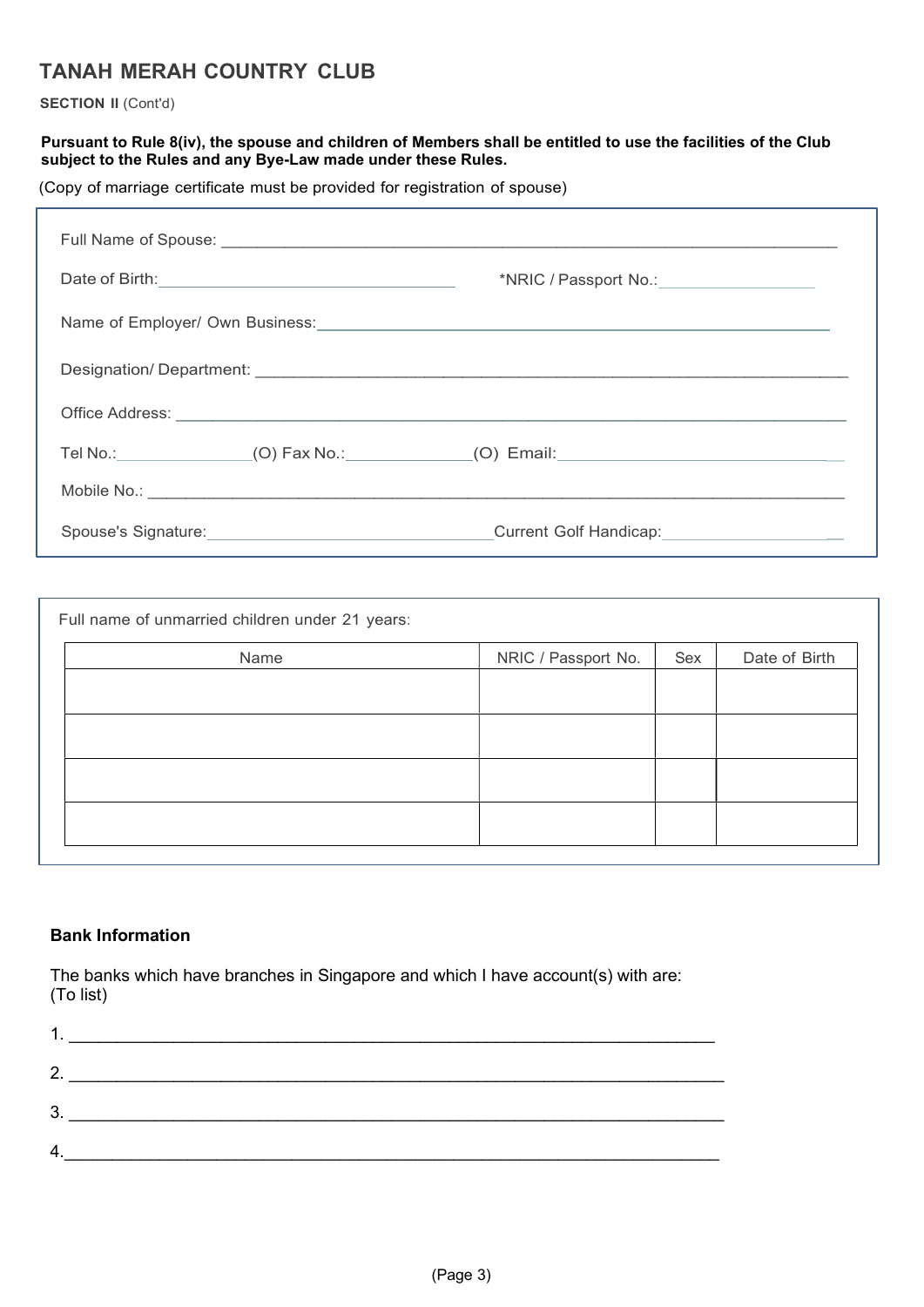1. Have you or your spouse ever been asked to resign or had your membership terminated by any Club in Singapore?

| 2. |                            |                                                          | Have you or your spouse ever been convicted in a court of law (other than for traffic offences)? |
|----|----------------------------|----------------------------------------------------------|--------------------------------------------------------------------------------------------------|
|    | *YES/NO                    |                                                          |                                                                                                  |
| 3. | bankrupt? *YES/ NO         |                                                          | Are you or your spouse currently the subject of ongoing bankruptcy proceedings or adjudicated a  |
|    | (If yes, please elaborate) |                                                          | <u> 1989 - Johann Stoff, amerikansk politiker (d. 1989)</u>                                      |
| 4. |                            | Proposer and Seconder (Must be TMCC members but not Term |                                                                                                  |
|    |                            |                                                          |                                                                                                  |
|    |                            |                                                          |                                                                                                  |
|    |                            |                                                          |                                                                                                  |
|    |                            |                                                          |                                                                                                  |

Membership of the transferee will be activated 7 clear days from the date of the General Committee's approval. Subscription fees for the initial month will be pro-rated accordingly.

### PERSONAL DATA CONSENT

At Tanah Merah Country Club (the Club), we are committed to ensuring that your privacy is always respected and maintained. The Club complies with the Personal Data Protection Act 2012 (PDPA) as well as our existing obligations of confidentiality.